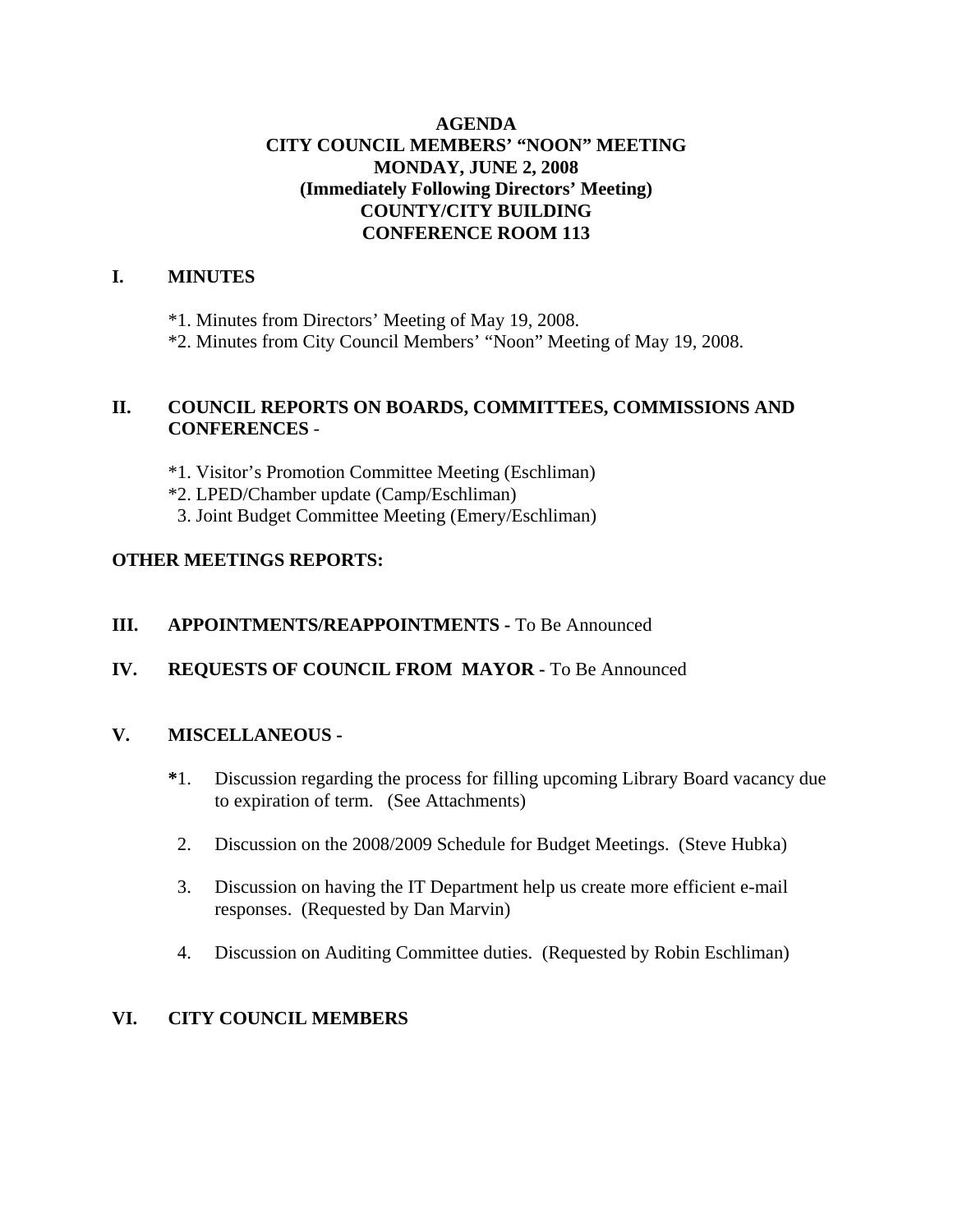#### **VII. MEETINGS/INVITATIONS**

- 1. MoPac Trail Bridge  $-27<sup>th</sup>$  Street Groundbreaking and BikeTown Lincoln Giveaway Ceremony on Thursday, June 5, 2008 at 5:00 p.m. on the trail corridor at approximately  $28<sup>th</sup>$  & Apple Street - (See Invitation)
- 2. Join MADD as We Salute Athletic Director Tom Osborne Stop Underage Drinking Act-A Solution You Can Bank On - MADD Breakfast on Tuesday, June 10, 2008 at the Holiday Inn Downtown, 141 North  $9<sup>th</sup>$  Street - 7:30 a.m., Breakfast served; 8:00 a.m., Speakers;  $-$  Cost: \$25/person  $-$  RSVP with enclosed card by June  $4<sup>th</sup>$ 434-5330 - (See Invitation)
- 3. Mothers Against Drunk Driving-9th Annual "Outstanding Law Enforcement & Volunteer Award" Ceremony on Tuesday, June 10, 2008 at 2:00 p.m. at the Holiday Inn Downtown Ballroom, 141 North 9<sup>th</sup> Street - Reception Following: Dessert Buffet - RSVP to (800) 444-MADD - (See Invitation)
- 4. Lincoln Chamber of Commerce invites you to attend the following Ribbon Cutting: Please RSVP to Kathy Hale at 436-2385 or E-Mail: -
	- A.) Community Service Fund, 215 Centennial Mall South, Suite 509 on Wednesday, June 11, 2008 at 3:30 p.m. - **Date Change to Wednesday, July 30, 2008 - (Note: 2nd Date Change)**

### **VIII. ADJOURNMENT**

### **\*HELD OVER FROM MAY 26, 2008.**

ca060208/tjg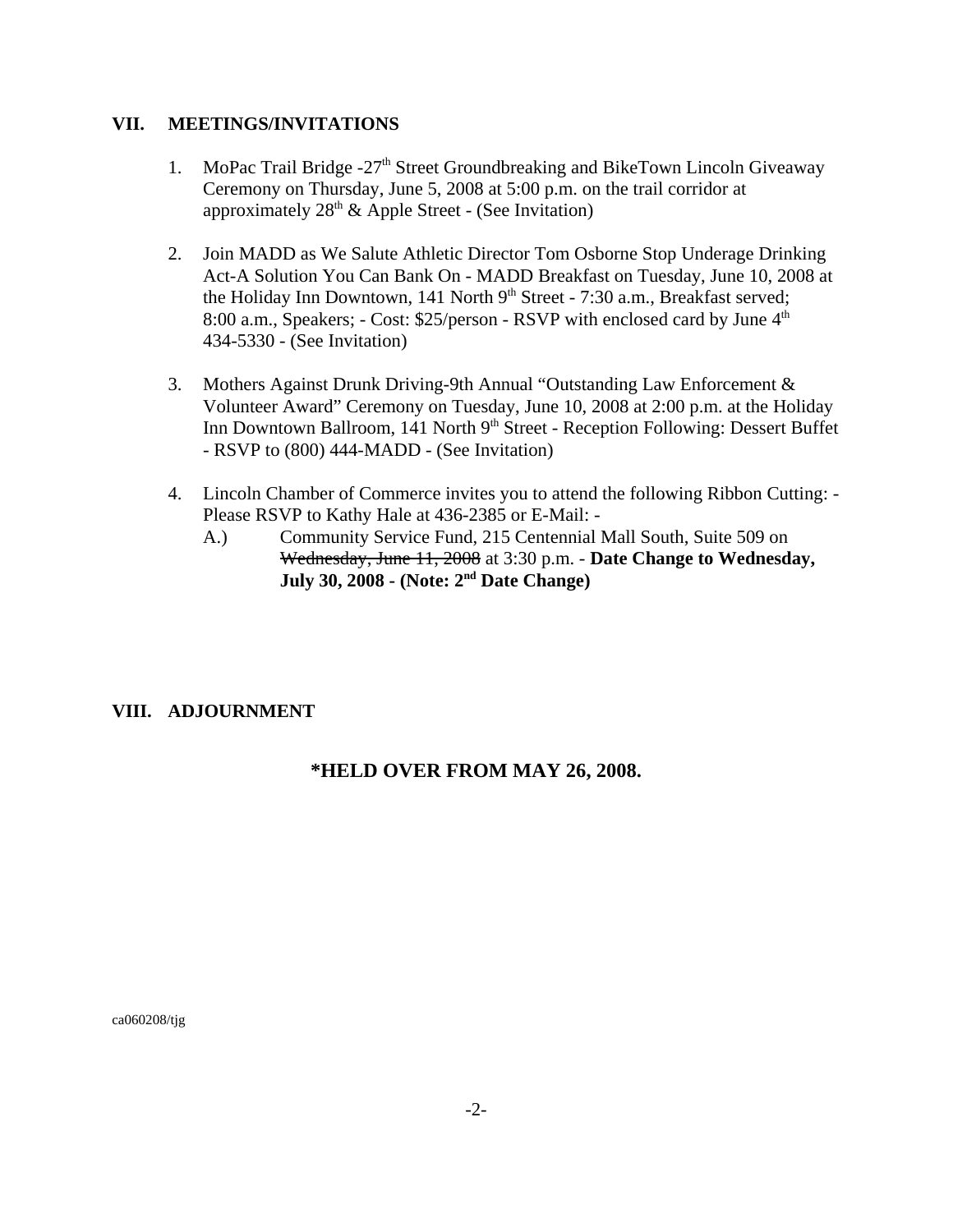#### **MINUTES CITY COUNCIL MEMBERS' "NOON" MEETING MONDAY, JUNE 2, 2008**

- **Members Present:** Robin Eschliman, Chair Doug Emery, Vice-Chair Jon Camp Jonathan Cook Dan Marvin John Spatz Ken Svoboda
- **Others Present:** Rick Hoppe, Aide to the Mayor Denise Pearce, Aide to the Mayor Trish Owen, Aide to the Mayor Sherry Wolf-Drbal, Budget Analyst

Location of the Nebraska Open Meeting Act announced.

Chairman Eschliman opened the meeting at 11:16 a.m.

#### **I. MINUTES**

- \*1. Minutes from Directors' Meeting of May 19, 2008.
- \*2. Minutes from City Council Members' "Noon" Meeting of May 19, 2008.

Chairman Eschliman stated with no discussion or corrections the above minutes are approved.

### **II. COUNCIL REPORTS ON BOARDS, COMMITTEES, COMMISSIONS AND CONFERENCES**

### **\*1. Visitor's Promotion Committee Meeting Eschliman**

Eschliman stated discussion was on expected tourists resulting from the College World Series. A coupon book being created which will be distributed at hotel conventions. The Lincoln Chamber of Commerce will provide the booklets with the results of additional sales tax anticipated.

### **\*2. LPED/Chamber Update Camp/Eschliman**

Camp and Eschliman attended the meeting.

#### **3. Joint Budget Committee Meeting Emery/Eschliman**

Emery reported the meeting was on next year's overall allocations. Will not fund any new programs and figuring what money is available. No final commitments made, but recommendations submitted, with finalization to be within the next few weeks.

Eschliman stated Boesch indicated a 3% increase this year. Hoppe said they figured 103% realizing the City Council and County Board need to sign off on the figure. Discussion on participation of the United Way and also the change to a two year cycle for commitments.

### **OTHER MEETINGS REPORTS**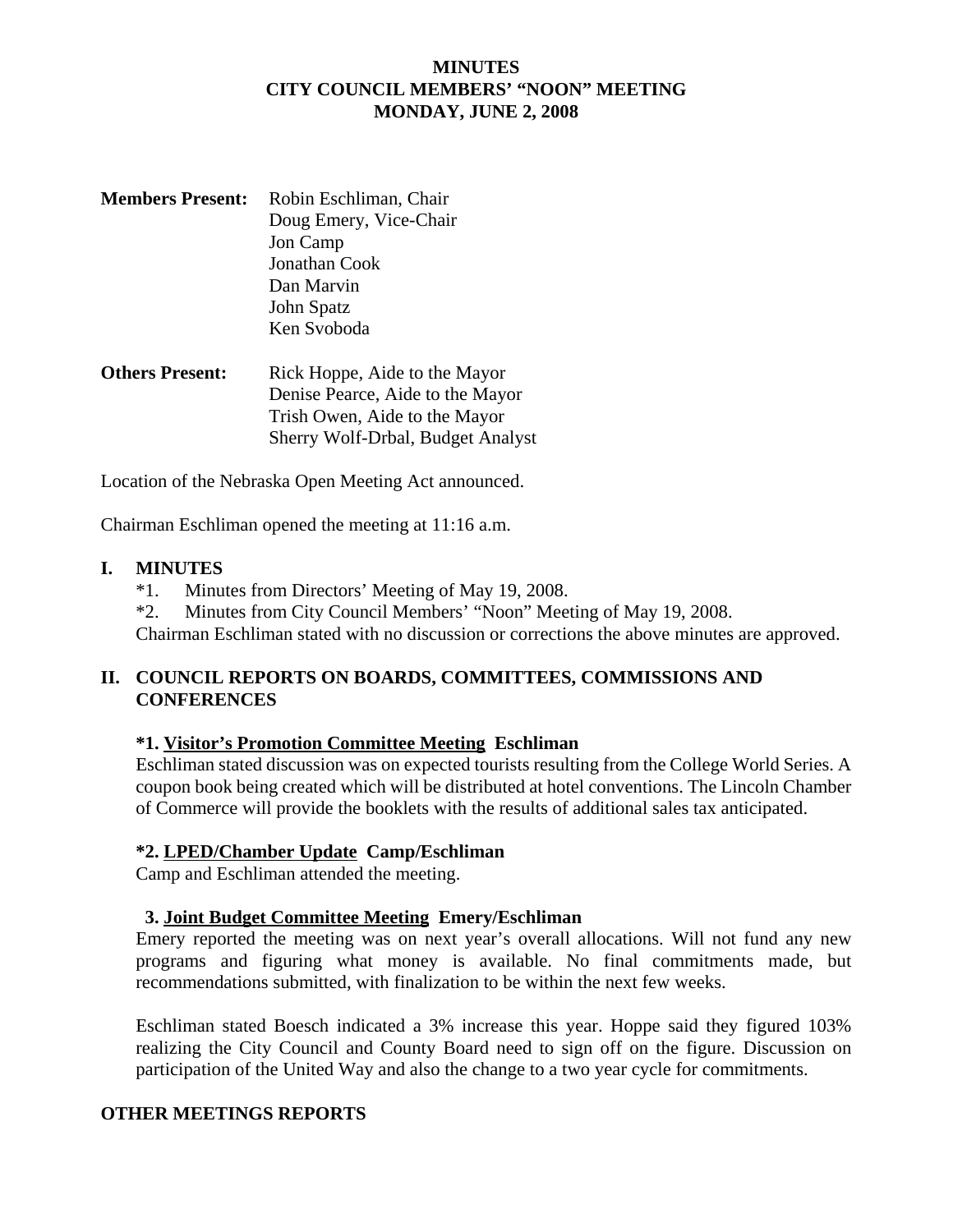#### **III. APPOINTMENTS/REAPPOINTMENTS**

Pearce reported meeting scheduled for Mr. Partington and two Council members, with the public hearing scheduled. The Lincoln Housing Authority Board vacancy is on the agenda and will check into the Urban Development Committees and report to Council.

#### **IV. REQUESTS OF COUNCIL FROM MAYOR** None.

#### **V. MISCELLANEOUS**

#### **\*1. Library Board Vacancy Discussion**

Pearce reported as in the past the Library Board will forward recommendations on Library Board candidates to the City Council to make the selection. One due by September 1<sup>st</sup>.

 **2. 2008/2009 Budget Meetings Schedule Wolf-Drbal (Attachment A)** Wolf handed out the first draft of the budget hearings schedule. The Common Budget Meeting is scheduled for July 15, following last years format. Discussion on some departments not having enough presentation time, with others needing less. Hoppe stated possibly departments with outcome based presentations need additional time. Svoboda led discussion on departments which the City brought back last year and how the County Board meets with certain agencies before the Common Meeting. Suggestions for time/date offered with recommendations. Hoppe suggested Council set meeting dates with the Mayor attending whenever possible.

Cook suggested combining certain departments, with Council asking questions of department heads. Possibly have departments submit a memo explaining their basic budget outline for Council to review before meeting. Would not eliminate those needing separate time. Discussion on time blocks for departments. After suggestions and concerns Wolf stated she would adjust the proposed 2008-09 hearings schedule and submit the new draft before next week.

Spatz questioned the public hearing time on proposed budget of August  $11<sup>th</sup>$ , indicating more discussion may be needed. Comments indicated schedule worked well last year, and times were discussed. For the Common Meeting suggest to the County Board the possibility of rearranging the schedule, combining into blocks, with possible consolidation of departments.

Svoboda brought up attendance during the Common Budget Meeting, indicating City may not have input or deep interest in certain County Departments. Spatz suggested having departments not involving the City first on the agenda. Svoboda asked if worth further discussion.

### **3. IT Department Discussion on Creating Efficiencies Marvin**

Marvin stated during discussion of Council outcomes an item arose of reducing minute taking transcribing, therefore freeing up staff. The IT Department could allow people who send emails to do in a way for Council to have a data base of who corresponds on a particular issue. IT indicated a web connection would be made for constituents to comment to the Council, with a Council Member being able to reply to all. Cost would only be for programming. He thought it could be listed on the agenda, with possible text explaining the connection.

Discussion on implementation and the possibility of creating additional work. Dialog on how some Council Members do send letters, but this would capture and inventory the specific topics constituents are interested in. All data base capturing with Marvin stating he brought up for discussion as a way to accomplish mass replies.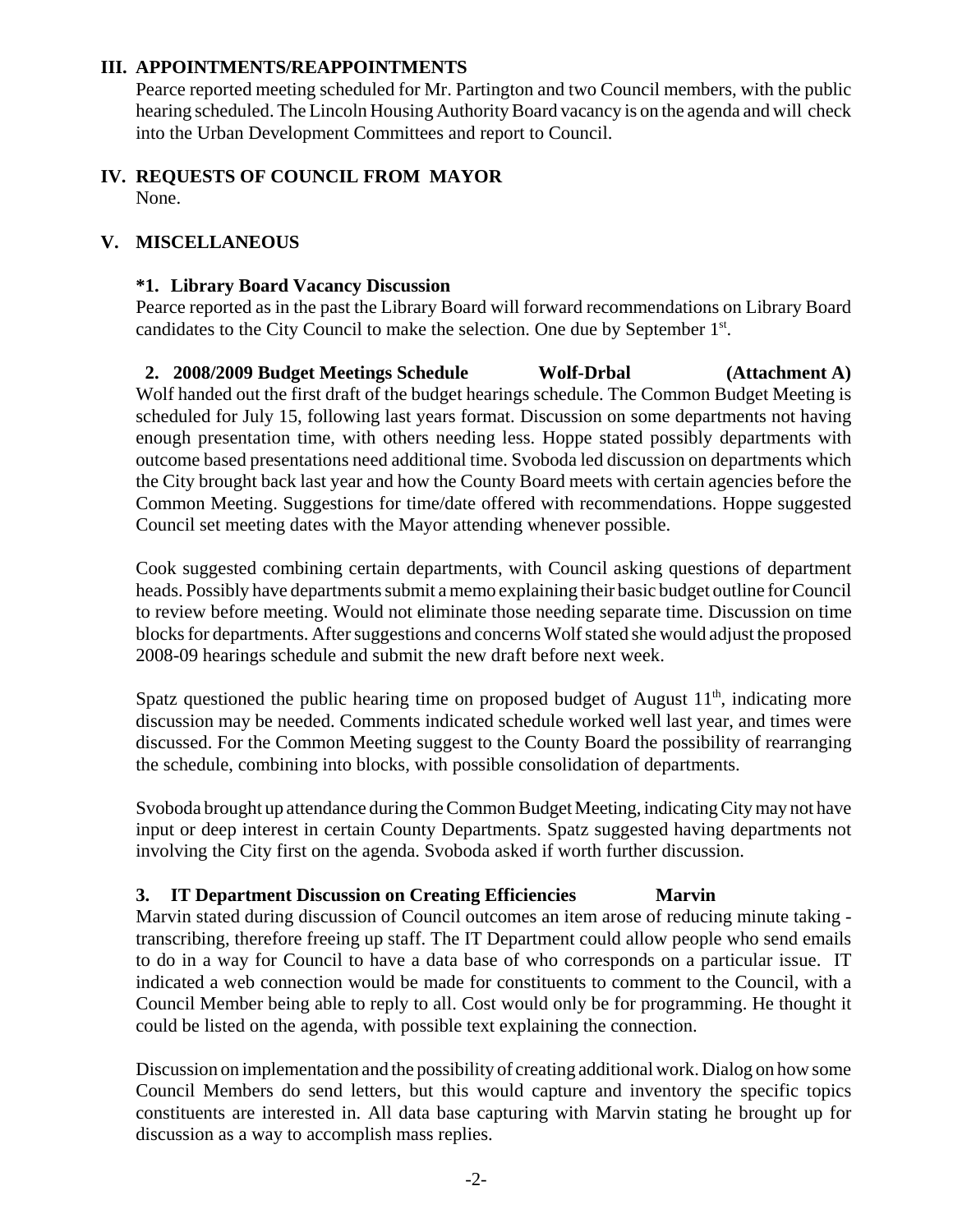#### **4**. **Auditing Committee Duties Discussion Eschliman (Attachment B)**

Pearce stated the way drafted the process is initiated by City Council resolution. The Mayor analogized with the Legislature Audit Committee whereby the Legislature Branch is auditing departments of the Executive Branch and is how we envision this operating, and how the ordinance was drafted. Eschliman commented if Council has an ordinance drafted we vote on whether to send to the Audit Committee, and if it goes to the Audit Committee they then vote on doing. She referred to the attachment listing ideas/options, with discussion of the options and how to accomplish.

Eschliman added if a suggestion comes from a Council Member, or one of their constituents, it would be their responsibility to contact Hendry. Camp stated possibly have consensus instead of several letters being sent, adding with the budget the Audit Committee could save the most money on the financial side. Secondly, is there an department deserving a review on departmental operation? Emery stated this will have very little impact on this year's budget. If looking at budget impact look at next year.

Camp thought in the interim could give on a smaller realm. Emery stated possibly look at our own rules in terms of notification, and how to standardize the process. Would be a benefit to many departments and fairly inexpensive.

Svoboda stated we may need more discussion on the Committee's expectations. Anticipate first being more of a financial audit, and with departments having an enterprise fund making sure allocations remain between the enterprise fund and the general budget. Would look at the books, make determinations and if necessary make change recommendations. Do not see the Audit Committee being asked to almost recommend a direction or change of policy. Don't know if the Committee will determine whether there is a recommendation to out source all inspections, or most, other than Building and Safety. But think enterprise funds and budgets are appropriate.

Pearce commented the Committee looks at whether it is an appropriate audit topic, as opposed to having X dollars and how to prioritize. Envision the Council prioritizing what they would like, then send a request. The Audit Committee evaluates the ordinance to see if they believe it is appropriate.

Cook inquired to the Audit Committee's budget. Pearce replied approximately \$105,000. He added a very important distinction between financial and performance auditing. If we ask the Committee to look at operations of a department would have to hire outside consultants for the necessary expertise. Do not see the Committee doing a performance audit on some departments without spending a good share of their budget. Pearce added they contract for an audit, oversee the process, but do not do the audit. Eschliman thought to some extent would have to leave up to the Audit Committee. Pearce stated she would send a chart of an outline of the process. Spatz thought more discussion needed.

### **VI. CITY COUNCIL MEMBERS**

| No comment                                                                                                                                                                                                                                          |
|-----------------------------------------------------------------------------------------------------------------------------------------------------------------------------------------------------------------------------------------------------|
|                                                                                                                                                                                                                                                     |
| Stated Council had discussed Class C liquor licenses which were out of<br>compliance. They continues to decrease, being down to nine at this time. Getting                                                                                          |
| good compliance with classes offered at different times. A couple bars do not<br>accept, are being obstinate, and we need to be prepared as these liquor licenses<br>will come up for renewal in July. If they haven't completed their RHC training |
|                                                                                                                                                                                                                                                     |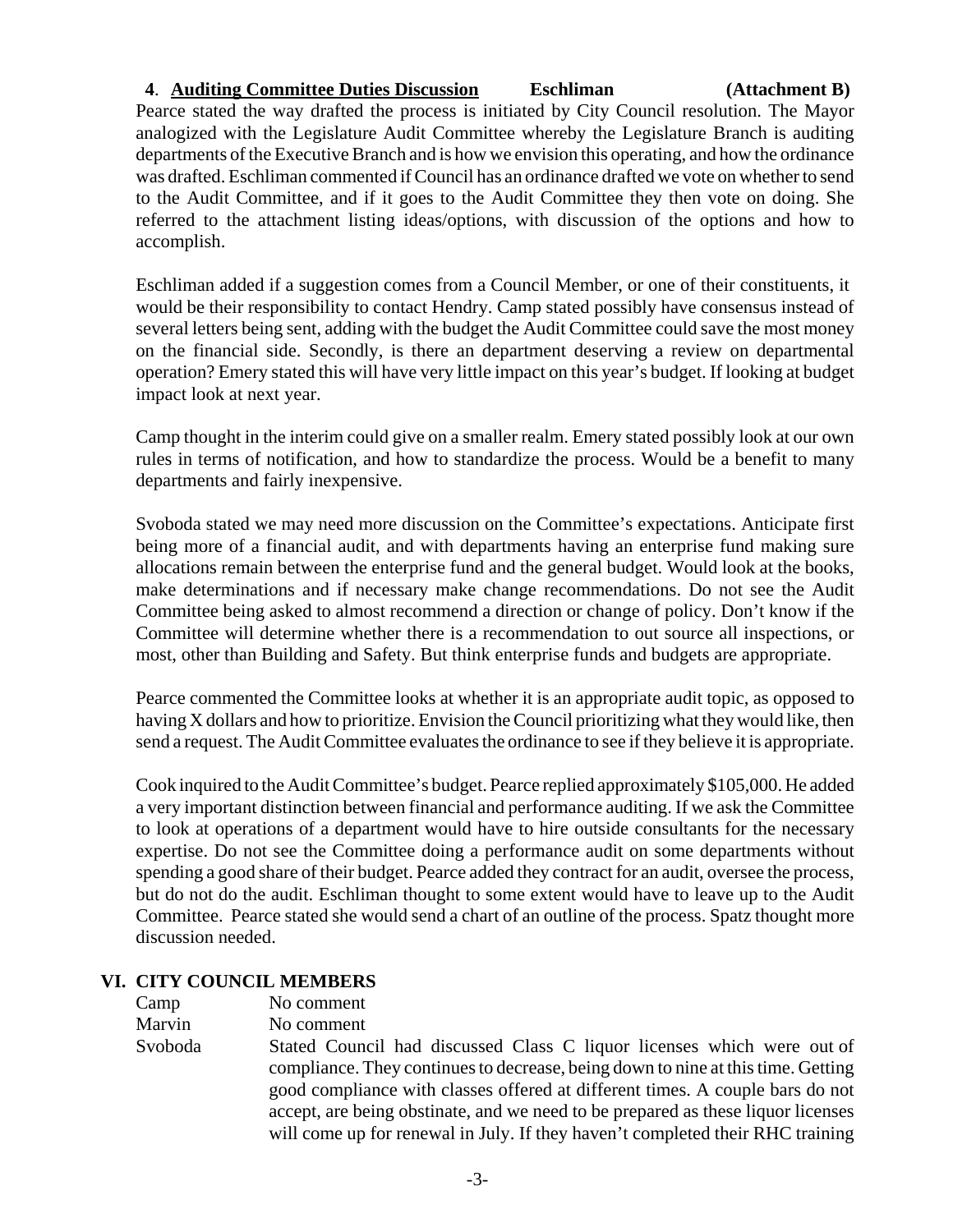at that point there is denial. Will not need a special public hearing and will handle internally. Emery No comment<br>Spatz No comment No comment Cook No comment Eschliman No comment

# **VII. MEETINGS/INVITATIONS**

See invitation list.

## **VIII. ADJOURNMENT**

Chairman Eschliman adjourned the meeting at 12:26 p.m.

W:\FILES\CITYCOUN\WP\CM060208.wpdmmm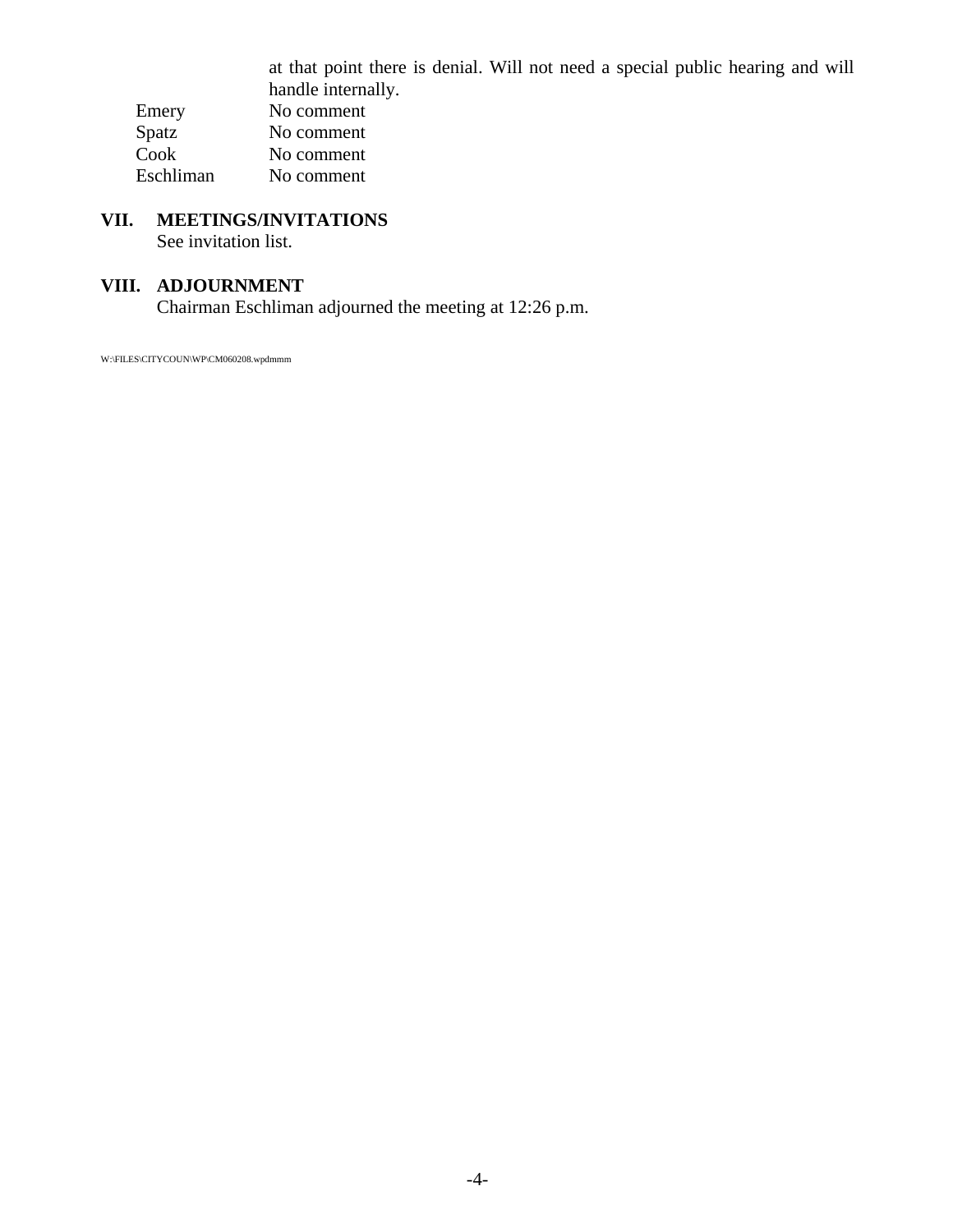#### PROPOSED 2008-09 CITY COUNCIL/COMMONS BUDGET HEARINGS SCHEDULE

#### Tuesday, July 8, 2008 in the Mayor's Conference Room

| $8:00 - 10:00$ a.m. | <b>Public Works &amp; Utilities</b> |
|---------------------|-------------------------------------|
| $2 - 3$ p.m.        | Parks & Recreation                  |

#### Wednesday, July 9, 2008 in Conference Room ?

| $1:30 - 2$ p.m.    | <b>Building &amp; Safety</b> |
|--------------------|------------------------------|
| $2 - 2:30$ p.m.    | Fire                         |
| $2:30 - 3$ p.m.    | Police                       |
| $3 - 3;15$ p.m.    | Break                        |
| $3:15 - 3:30$ p.m. | <b>Risk Management</b>       |
| $3:30 - 4$ p.m.    | Library                      |
| $4 - 4:30$ p.m.    | Urban Development            |
| $4:30 - 5$ p.m.    | Law                          |
|                    |                              |

#### Thursday, July 10, 2008 in the Mayor's Conference Room

| Finance/Miscellaneous Budgets |
|-------------------------------|
| Citizen Information Center    |
| Human Rights                  |
| Mayor's Office                |
| break                         |
| City Council                  |
|                               |

#### COMMONS MEETINGS - Tuesday, July 15, 2008 in Conference Room 113 (Tentative)

| $2:00 - 2:15$ p.m. | <b>Diversion Services</b>                      |
|--------------------|------------------------------------------------|
| $2:15 - 2:30$ p.m. | Juvenile Diversion                             |
| $2:30 - 2:45$ p.m. | Special Needs (Community Mental Health Center) |
| $2:45 - 3:00$ p.m. | Corrections                                    |
| $3:00 - 3:15$ p.m. | Emergency Management                           |
| $3:15 - 3:30$ p.m  | Weed Control Authority                         |
| $3:30 - 3:45$ p.m. | 911 Communications and Radio Maintenance       |
| $3:45 - 4:00$ p.m. | Human Services and Justice Council             |
| $4:00 - 4:15$ p.m. | Joint Budget Committee Recommendations         |
| $4:15 - 4:45$ p.m. | Health                                         |
| $4:45-5:00$ p.m.   | Personnel (Excluding Risk Management)          |
| $5:00 - 5:15$ p.m. | <b>Information Services</b>                    |
| $5:15 - 5:30$ p.m. | Public Building Commission                     |
| $5:30 - 5:45$ p.m. | Planning                                       |
| $5:45 - 6:00$ p.m. | Agina                                          |

#### Monday, July 21, 2008 in City Council Chambers

9 a.m.

City Council identifies & votes on tentative changes to the Mayor's Recommended Budget.

#### Wednesday, July 30, 2008 Publication of Budget Summary in media.

#### Monday, August 11, 2008 in City Council Chambers (Times Tentative)

| $2:30$ p.m.  | Public Hearing on the Proposed Budget.      |
|--------------|---------------------------------------------|
|              | (Following a brief regular Council meeting) |
| 6:00 p.m.    | Dinner BREAK                                |
| $6:30$ p.m.  | <b>Budget Public Hearing Resumes</b>        |
| $10.30$ p.m. | <b>Budget Public Hearing Concludes</b>      |

#### Wednesday, August 13, 2008 in City Council Chambers

9 a.m. City Council votes on final changes to the Mayor's Recommended Budget.

#### Monday, August 25, 2008 in City Council Chambers

City Council adopts Budget.  $5:30 p.m.$